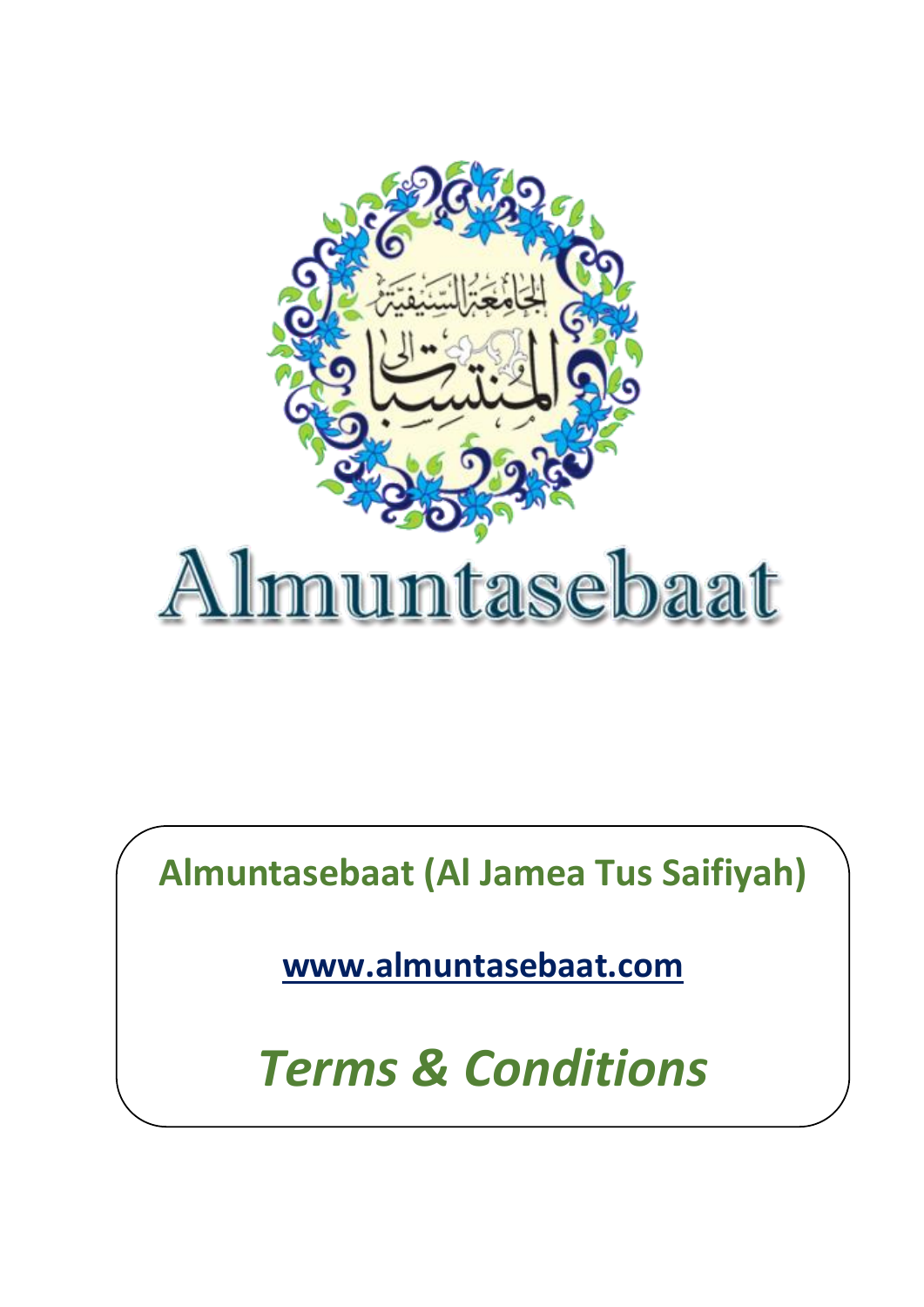### *PLEASE READ THESE TERMS AND CONDITIONSCAREFULLY BEFORE USING THIS SITE.*

#### **1. AGREEMENT TO TERMS**

These Terms of Use constitute a legally binding agreement made between you, whether personally or on behalf of an entity ("you") and Almuntasebaat ("we," "us," or "our"), concerning your access to and use of the <https://www.almuntasebaat.com> website as well as any other media form, media channel, mobile website or mobile application related, linked, or otherwise connected thereto (collectively, the "Site"). You agree that by accessing the Site, you have read, understood, and agreed to be bound by all of these Terms of Use. IF YOU DO NOT AGREE WITH ALL OF THESE TERMS OF USE, THEN YOU ARE EXPRESSLY PROHIBITED FROM USING THE SITE AND YOU MUST DISCONTINUE USE IMMEDIATELY.

#### **2. WHO WE ARE**

Almuntasebaat is a department of Al Jamea Tus Saifiyah, which is part of (Al Vazaratus Saifiyah) Dawat -e- Hadiyah organisation whose head is the Dai Al Mutlaq, for purposes of administering the affairs of the Dawoodi Bohra community.

### **3. OTHER TERMS THAT MAY APPLY TO YOU**

Our Privacy Policy : [https://www.almuntasebaat.com/Policy/Almuntasebaat\\_Privacy\\_Policy.pdf](https://www.almuntasebaat.com/Policy/Almuntasebaat_Privacy_Policy.pdf)

### **4. WE MAY MAKE CHANGES TO THESE TERMS**

We amend these terms from time to time. Every time you wish to use our site,<br>please check these terms to ensure you understand the terms that apply at that time.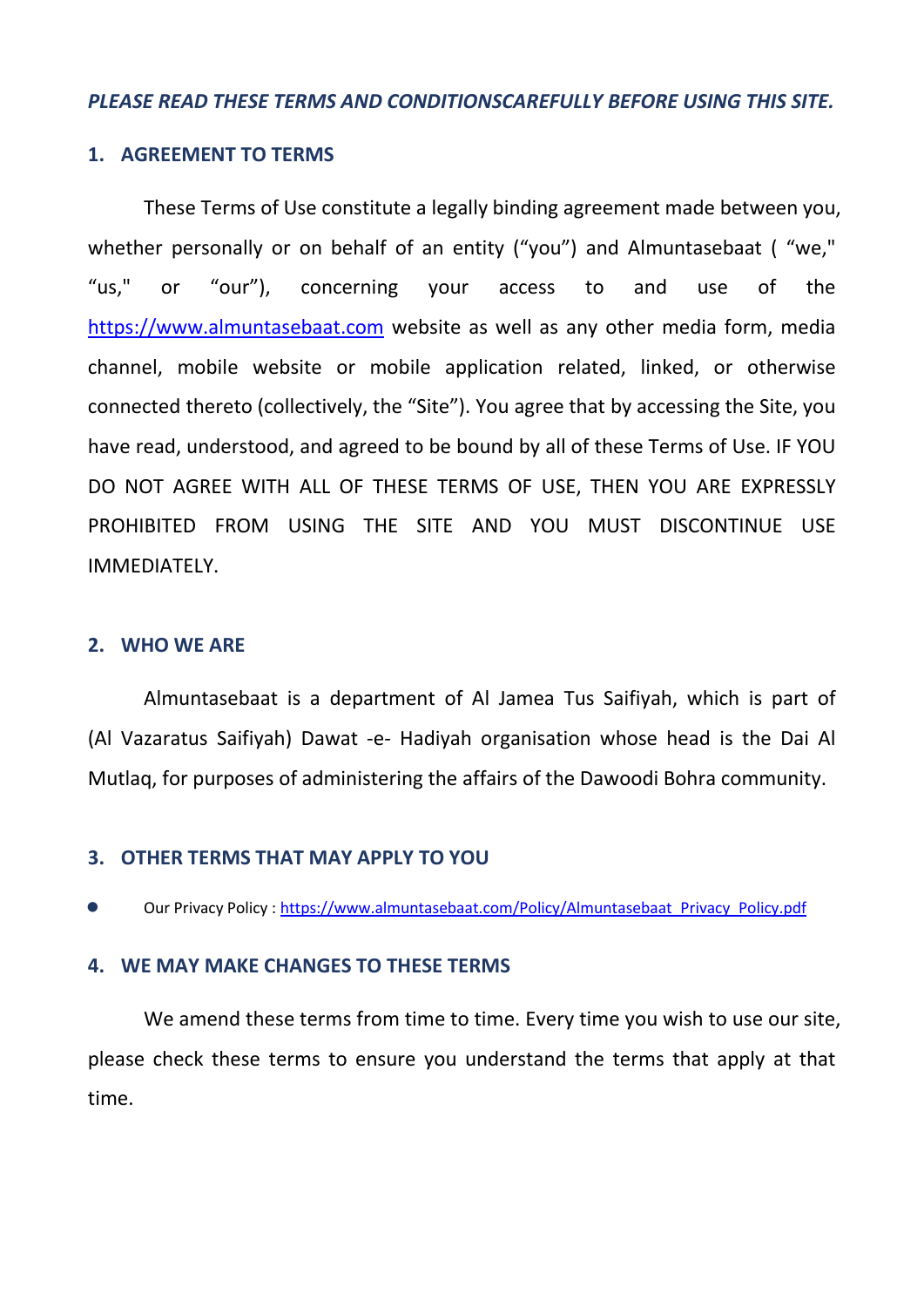# **5. WE MAY MAKE CHANGES TO OURSITE**

We may update and change our site from time to time, and will publish an update on the [www.almuntasebaat.com](http://www.almuntasebaat.com)

# **6. WE MAY SUSPEND OR WITHDRAW OUR SITE**

- Our site is made available free of charge.
- We do not guarantee that our site, or any content on it, will always be available or be uninterrupted. We may suspend or withdraw or restrict the availability of all or any part of our site for operational reasons. We will try to give you reasonable notice of any suspension or withdrawal.
- You are also responsible for ensuring that all persons who access our site through your internet connection are aware of these terms of use and other applicable terms and conditions, and that they comply with them.

# **7. WE MAY TRANSFER THIS AGREEMENT TO SOMEONE ELSE**

We may transfer our rights and obligations under these terms to another organization. We will always tell you in writing if this happens and we will ensure that the transfer will not affect your rights under the contract.

# **8. YOU MUST KEEP YOUR ACCOUNT DETAILS SAFE**

- $\bullet$  If you choose, or you are provided with a password as part of our security procedures, you must treat such information as confidential. You must not disclose it to any third party.
- If you know or suspect that anyone other than you know your ITS password, you must promptly change the password, and notify us at: [almuntasebaatquiz@gmail.com](mailto:almuntasebaatquiz@gmail.com)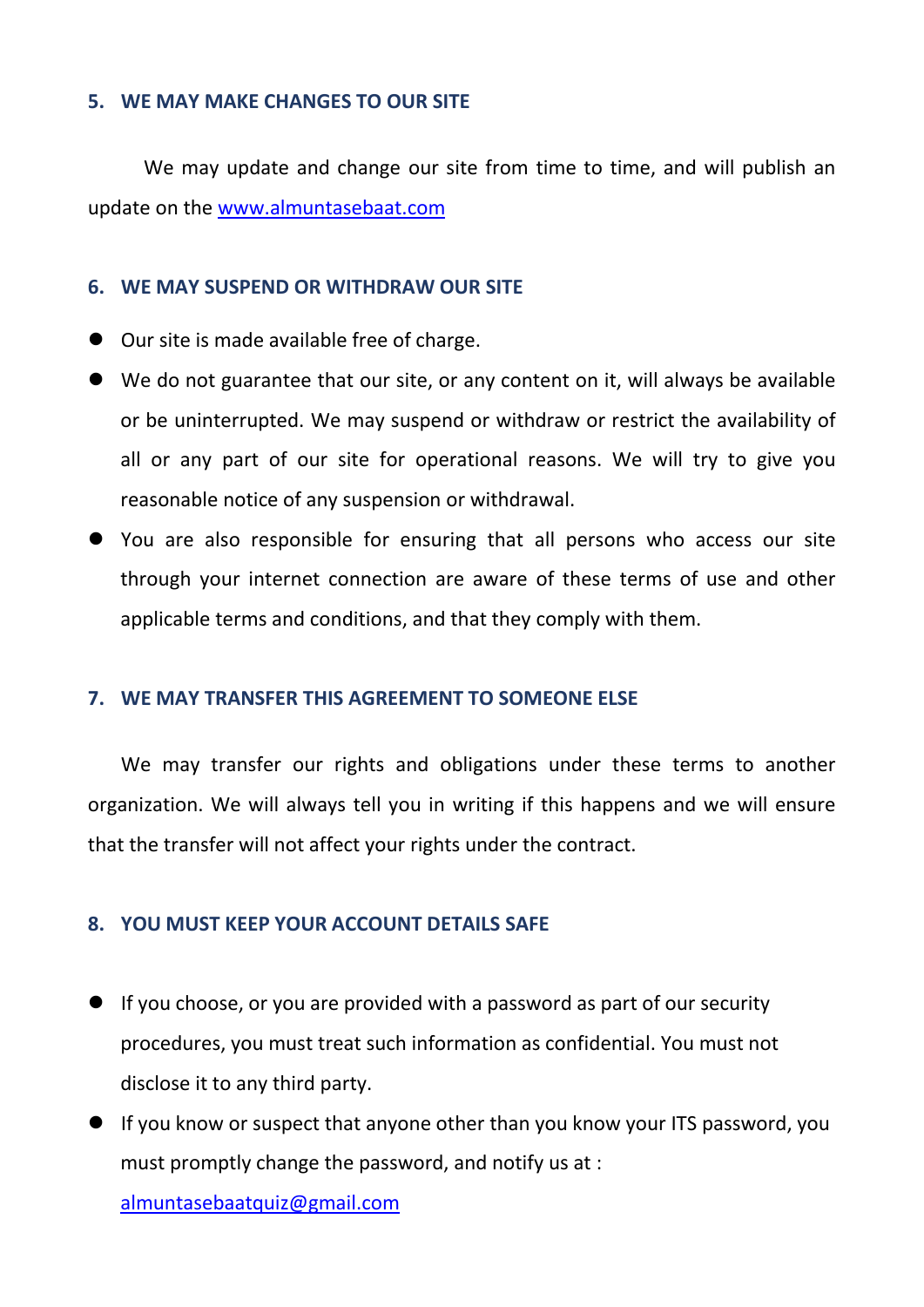### **9. HOW YOU MAY USE MATERIAL ON OUR SITE**

- We are the owner or the licensee of all intellectual property rights on the Almuntasebaat site, and in the material published on it. Those works are protected by copyright laws and treaties around the world. All such rights are reserved.
- You may print off one copy, and may download extracts, of any page(s) from our site for your personal use. You must not modify the paper or digital copies of any materials you have printed off or downloaded in any way, and you must not use any illustrations, photographs, video or audio sequences or any graphics separately from any accompanying text. You may not download any video or audio files unless permission is expressly granted by us.
- You must not use any part of the content on our site for commercial purposes without obtaining a licence to do so from us or our licensors.
- If you print off, copy or download any part of our site in breach of these terms of use, your right to use our site will cease immediately and you must, at our option, return or destroy any copies of the materials you have made. Reinstating suspended user accounts shall be at our sole discretion.

# **10. WEBSITE CONTENT**

Although we make reasonable efforts to update the information on our site, we make no representations, warranties or guarantees, whether express or implied, that the content on our site is accurate, complete or up to date.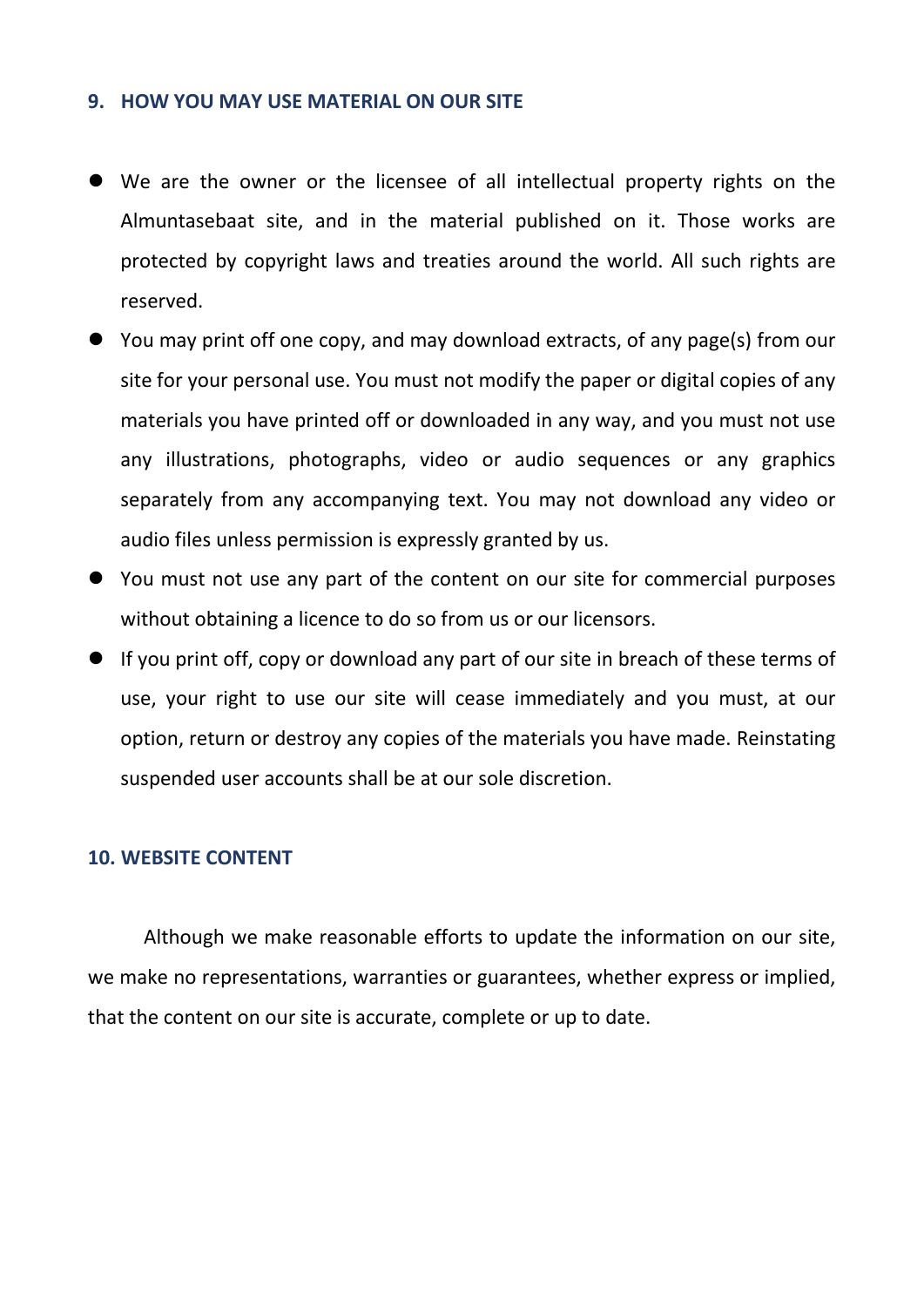# **11. WE ARE NOT RESPONSIBLE FOR WEBSITES WE LINK TO**

- Where our site contains links to other sites and resources provided by various departments, Idara's of Dawat-e-Hadiyah, and third parties. these links are provided for your information only. Such links should not be interpreted as approval by us of those linked websites or information you may obtain from them.
- We have no control over the contents of those sites or resources.

## **12. OUR RESPONSIBILITY FOR LOSS OR DAMAGE SUFFERED BY YOU**

- We do not exclude or limit in any way our liability to you where it would be unlawful to do so. This includes liability for death or personal injury caused by our negligence or the negligence of our employees, agents or subcontractors and for fraud or fraudulent misrepresentation.
- We exclude all implied conditions, warranties, representations or other terms that may apply to our site or any content on it.
- We will not be liable to you forany loss or damage, whether in contract, tort (including negligence), breach of statutory duty, or otherwise, even if foreseeable, arising under or in connection with:
	- use of, or inability to use, our site; or
	- use of or reliance on any content displayed on our site.
- **•** Please note that we only provide our site for domestic and private use. You agree not to use our site for any commercial or business purposes, and we have no liability to you for any loss of profit, loss of business, business interruption, or loss of business opportunity.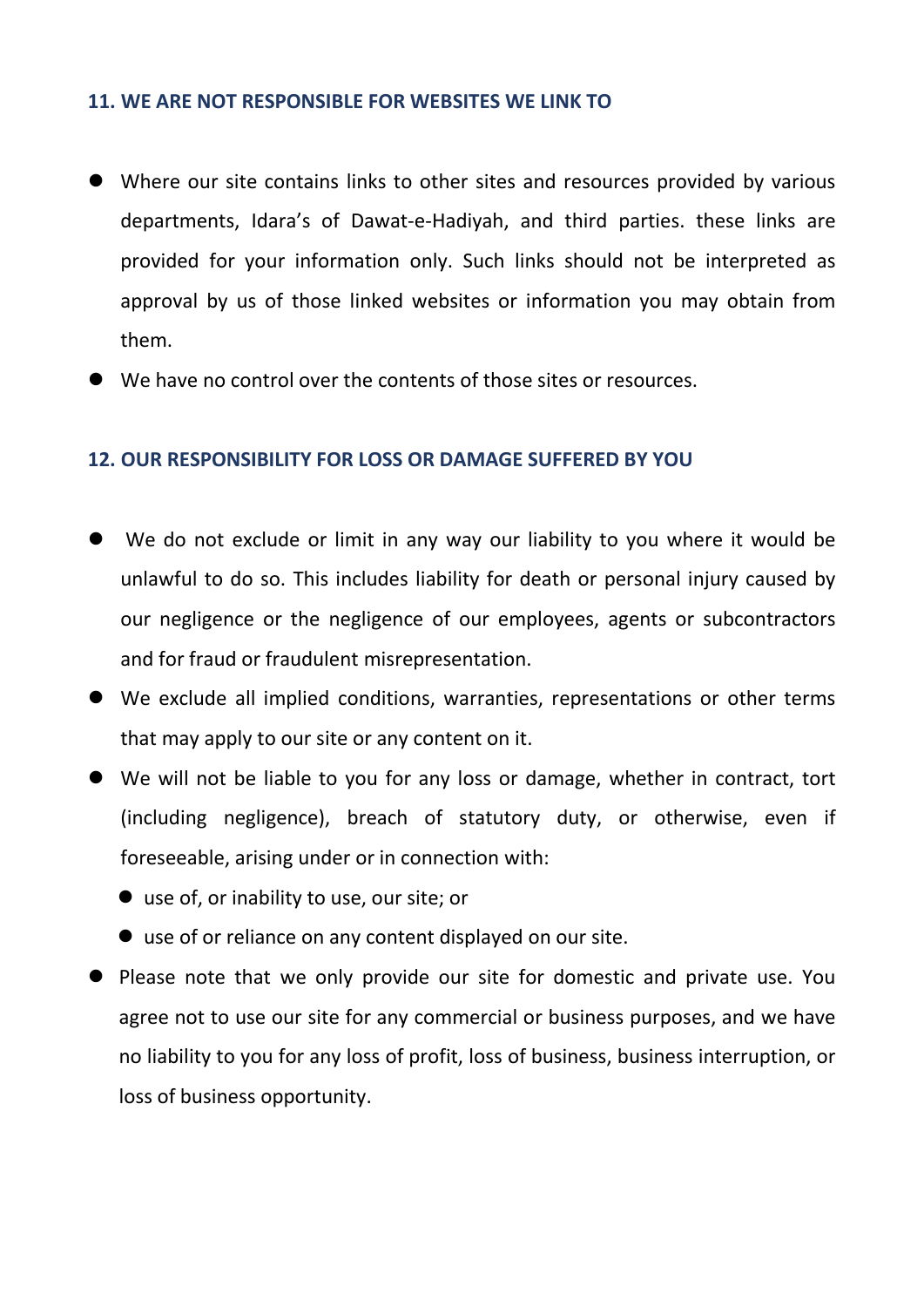# **13. HOW WE MAY USE YOUR PERSONAL INFORMATION**

We will only use your personal information as set out in our Privacy Policy. [https://www.almuntasebaat.com/Policy/Almuntasebaat\\_Privacy\\_Policy.pdf](https://www.almuntasebaat.com/Policy/Almuntasebaat_Privacy_Policy.pdf)

## **14. UPLOADING CONTENT TO OURSITE**

- Whenever you make use of a feature that allows you to upload content to our site, (and in consideration of allowing you access to the system) you agree that Almuntasebaat owns all content once uploaded onto our system, and warrant that any such contribution does comply with those standards, and you will be liable to us and indemnify us for any breach of that warranty. This means you will be responsible for any loss or damage we suffer as a result of your breach of warranty.
- We also have the right to disclose your identity to any third party who is claiming that any content posted or uploaded by you to our site constitutes a violation of their intellectual property rights, or of their right to privacy. We do not store content which is unlawful.

#### **15. WE ARE NOT RESPONSIBLE FOR VIRUSES AND YOU MUST NOT INTRODUCE THEM**

- We do not guarantee that our site will be secure or free from bugs or viruses.
- You are responsible for configuring your information technology, computer programmes and platform to access our site. You should use your own virus protection software.
- You must not misuse our site by knowingly introducing viruses, Trojans, worms, logic bombs or other material that is malicious or technologically harmful. You must not attempt to gain authorized access to our site, the server on which our site is stored or any server, computer or database connected to our site. You must not